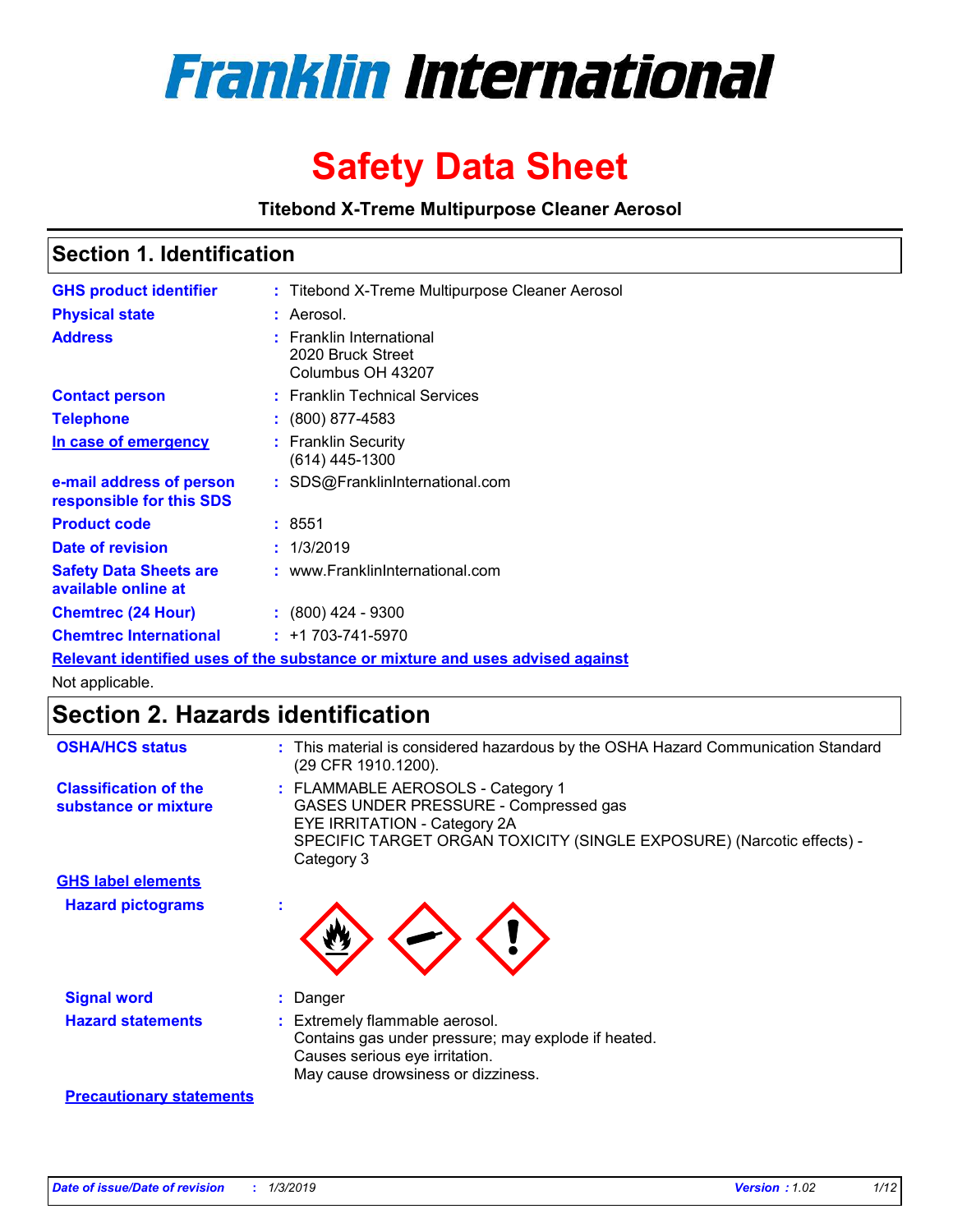# **Section 2. Hazards identification**

| <b>Prevention</b>                          | : Mear eye or face protection. Keep away from heat, hot surfaces, sparks, open flames<br>and other ignition sources. No smoking. Do not spray on an open flame or other ignition<br>source. Use only outdoors or in a well-ventilated area. Avoid breathing dust or mist.<br>Wash thoroughly after handling. Pressurized container: Do not pierce or burn, even<br>after use. |
|--------------------------------------------|-------------------------------------------------------------------------------------------------------------------------------------------------------------------------------------------------------------------------------------------------------------------------------------------------------------------------------------------------------------------------------|
| <b>Response</b>                            | $\mathbb{F}$ INHALED: Remove person to fresh air and keep comfortable for breathing. Call a<br>POISON CENTER or doctor if you feel unwell. IF IN EYES: Rinse cautiously with water<br>for several minutes. Remove contact lenses, if present and easy to do. Continue rinsing.<br>If eye irritation persists: Get medical advice or attention.                                |
| <b>Storage</b>                             | : Store locked up. Protect from sunlight. Do not expose to temperatures exceeding 50<br>°C/122 °F. Store in a well-ventilated place. Keep container tightly closed.                                                                                                                                                                                                           |
| <b>Disposal</b>                            | : Dispose of contents and container in accordance with all local, regional, national and<br>international regulations.                                                                                                                                                                                                                                                        |
| <b>Hazards not otherwise</b><br>classified | : None known.                                                                                                                                                                                                                                                                                                                                                                 |

# **Section 3. Composition/information on ingredients**

| <b>Substance/mixture</b><br>Mixture |                    |                   |
|-------------------------------------|--------------------|-------------------|
| <b>Ingredient name</b>              | $\mathbf{o}$<br>70 | <b>CAS number</b> |
| acetone                             | ≥90                | 67-64-1           |

Any concentration shown as a range is to protect confidentiality or is due to batch variation.

**There are no additional ingredients present which, within the current knowledge of the supplier and in the concentrations applicable, are classified as hazardous to health or the environment and hence require reporting in this section.**

**Occupational exposure limits, if available, are listed in Section 8.**

# **Section 4. First aid measures**

| <b>Description of necessary first aid measures</b> |                                                                                                                                                                                                                                                                                                                                                                                                                                                                                                                                                                                                                                                                                                                                                                                                                               |
|----------------------------------------------------|-------------------------------------------------------------------------------------------------------------------------------------------------------------------------------------------------------------------------------------------------------------------------------------------------------------------------------------------------------------------------------------------------------------------------------------------------------------------------------------------------------------------------------------------------------------------------------------------------------------------------------------------------------------------------------------------------------------------------------------------------------------------------------------------------------------------------------|
| <b>Eye contact</b>                                 | : Immediately flush eyes with plenty of water, occasionally lifting the upper and lower<br>eyelids. Check for and remove any contact lenses. Continue to rinse for at least 10<br>minutes. Get medical attention.                                                                                                                                                                                                                                                                                                                                                                                                                                                                                                                                                                                                             |
| <b>Inhalation</b>                                  | : Remove victim to fresh air and keep at rest in a position comfortable for breathing. If it<br>is suspected that fumes are still present, the rescuer should wear an appropriate mask<br>or self-contained breathing apparatus. If not breathing, if breathing is irregular or if<br>respiratory arrest occurs, provide artificial respiration or oxygen by trained personnel. It<br>may be dangerous to the person providing aid to give mouth-to-mouth resuscitation.<br>Get medical attention. If necessary, call a poison center or physician. If unconscious,<br>place in recovery position and get medical attention immediately. Maintain an open<br>airway. Loosen tight clothing such as a collar, tie, belt or waistband.                                                                                          |
| <b>Skin contact</b>                                | : Flush contaminated skin with plenty of water. Remove contaminated clothing and<br>shoes. Get medical attention if needed. Wash clothing before reuse. Clean shoes<br>thoroughly before reuse.                                                                                                                                                                                                                                                                                                                                                                                                                                                                                                                                                                                                                               |
| <b>Ingestion</b>                                   | : Wash out mouth with water. Remove dentures if any. Remove victim to fresh air and<br>keep at rest in a position comfortable for breathing. If material has been swallowed and<br>the exposed person is conscious, give small quantities of water to drink. Stop if the<br>exposed person feels sick as vomiting may be dangerous. Do not induce vomiting<br>unless directed to do so by medical personnel. If vomiting occurs, the head should be<br>kept low so that vomit does not enter the lungs. Get medical attention. If necessary,<br>call a poison center or physician. Never give anything by mouth to an unconscious<br>person. If unconscious, place in recovery position and get medical attention<br>immediately. Maintain an open airway. Loosen tight clothing such as a collar, tie, belt<br>or waistband. |

## **Most important symptoms/effects, acute and delayed**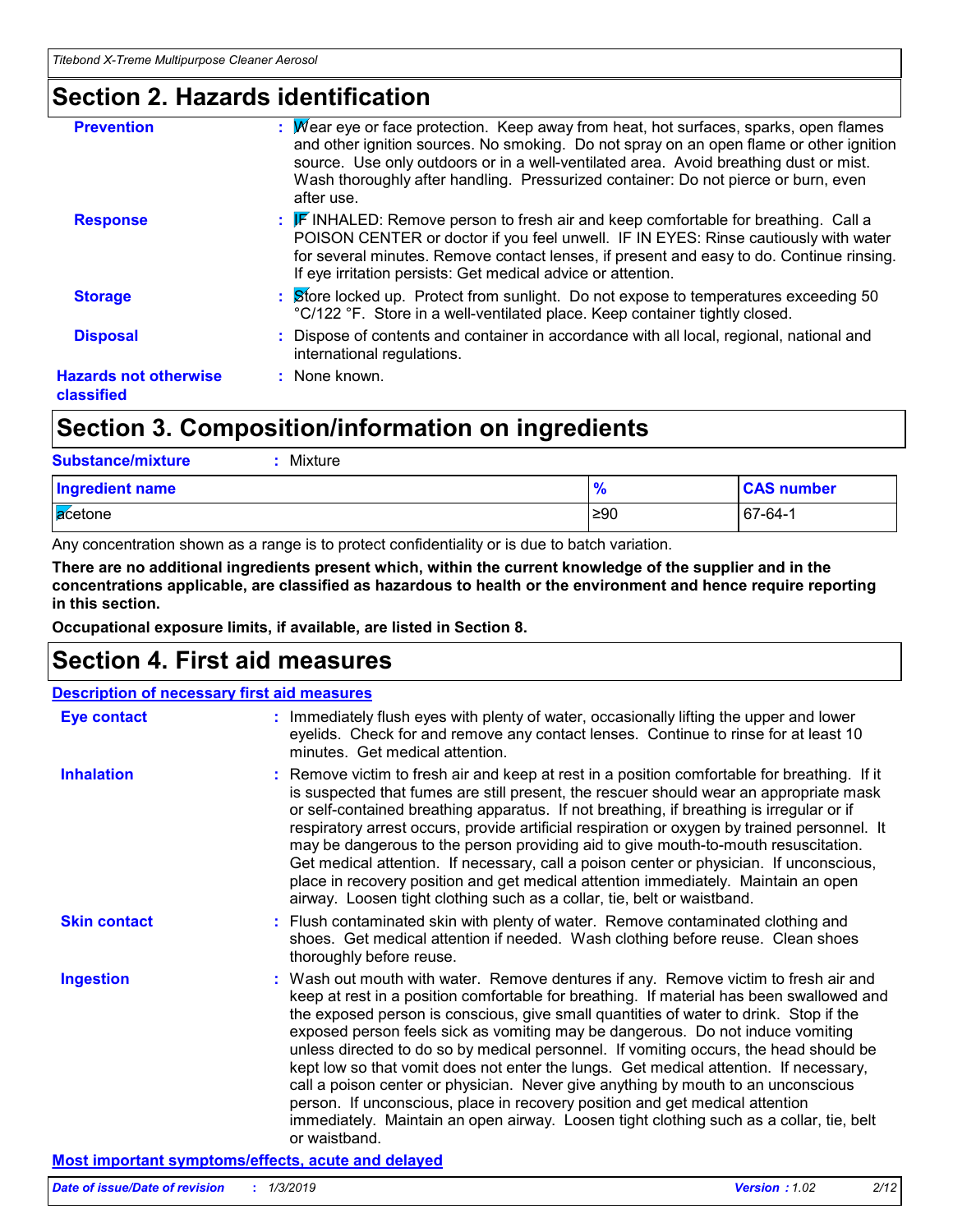# **Section 4. First aid measures**

| <b>Potential acute health effects</b> |                                                                                                                                                                                                                                                                                                                         |
|---------------------------------------|-------------------------------------------------------------------------------------------------------------------------------------------------------------------------------------------------------------------------------------------------------------------------------------------------------------------------|
| <b>Eye contact</b>                    | : Causes serious eye irritation.                                                                                                                                                                                                                                                                                        |
| <b>Inhalation</b>                     | : Can cause central nervous system (CNS) depression. May cause drowsiness or<br>dizziness.                                                                                                                                                                                                                              |
| <b>Skin contact</b>                   | : No known significant effects or critical hazards.                                                                                                                                                                                                                                                                     |
| <b>Ingestion</b>                      | : Can cause central nervous system (CNS) depression.                                                                                                                                                                                                                                                                    |
| <b>Over-exposure signs/symptoms</b>   |                                                                                                                                                                                                                                                                                                                         |
| <b>Eye contact</b>                    | : Adverse symptoms may include the following:<br>pain or irritation<br>watering<br>redness                                                                                                                                                                                                                              |
| <b>Inhalation</b>                     | : Adverse symptoms may include the following:<br>respiratory tract irritation<br>coughing<br>nausea or vomiting<br>headache<br>drowsiness/fatigue<br>dizziness/vertigo<br>unconsciousness                                                                                                                               |
| <b>Skin contact</b>                   | : No specific data.                                                                                                                                                                                                                                                                                                     |
| <b>Ingestion</b>                      | : No specific data.                                                                                                                                                                                                                                                                                                     |
|                                       | <b>Indication of immediate medical attention and special treatment needed, if necessary</b>                                                                                                                                                                                                                             |
| <b>Notes to physician</b>             | : Treat symptomatically. Contact poison treatment specialist immediately if large<br>quantities have been ingested or inhaled.                                                                                                                                                                                          |
| <b>Specific treatments</b>            | : No specific treatment.                                                                                                                                                                                                                                                                                                |
| <b>Protection of first-aiders</b>     | : No action shall be taken involving any personal risk or without suitable training. If it is<br>suspected that fumes are still present, the rescuer should wear an appropriate mask or<br>self-contained breathing apparatus. It may be dangerous to the person providing aid to<br>give mouth-to-mouth resuscitation. |

**See toxicological information (Section 11)**

# **Section 5. Fire-fighting measures**

| <b>Extinguishing media</b>                               |                                                                                                                                                                                                                                                                                                                                                                                                                                                       |
|----------------------------------------------------------|-------------------------------------------------------------------------------------------------------------------------------------------------------------------------------------------------------------------------------------------------------------------------------------------------------------------------------------------------------------------------------------------------------------------------------------------------------|
| <b>Suitable extinguishing</b><br>media                   | : Use an extinguishing agent suitable for the surrounding fire.                                                                                                                                                                                                                                                                                                                                                                                       |
| <b>Unsuitable extinguishing</b><br>media                 | : None known.                                                                                                                                                                                                                                                                                                                                                                                                                                         |
| <b>Specific hazards arising</b><br>from the chemical     | : Extremely flammable aerosol. Runoff to sewer may create fire or explosion hazard. In<br>a fire or if heated, a pressure increase will occur and the container may burst, with the<br>risk of a subsequent explosion. Gas may accumulate in low or confined areas or travel<br>a considerable distance to a source of ignition and flash back, causing fire or explosion.<br>Bursting aerosol containers may be propelled from a fire at high speed. |
| <b>Hazardous thermal</b><br>decomposition products       | Decomposition products may include the following materials:<br>carbon dioxide<br>carbon monoxide                                                                                                                                                                                                                                                                                                                                                      |
| <b>Special protective actions</b><br>for fire-fighters   | : Promptly isolate the scene by removing all persons from the vicinity of the incident if<br>there is a fire. No action shall be taken involving any personal risk or without suitable<br>training. Move containers from fire area if this can be done without risk. Use water<br>spray to keep fire-exposed containers cool.                                                                                                                         |
| <b>Special protective</b><br>equipment for fire-fighters | Fire-fighters should wear appropriate protective equipment and self-contained breathing<br>apparatus (SCBA) with a full face-piece operated in positive pressure mode.                                                                                                                                                                                                                                                                                |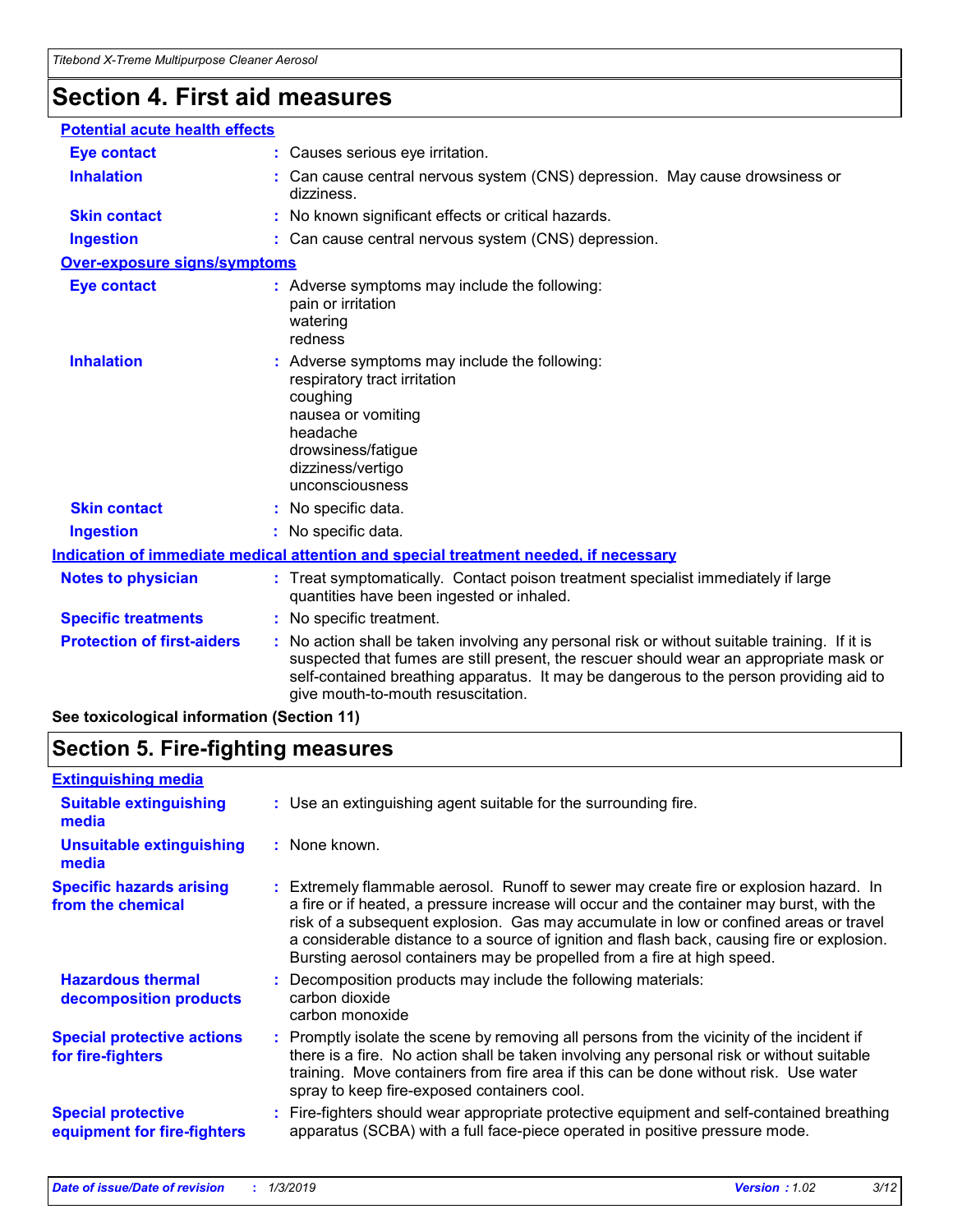# **Section 6. Accidental release measures**

## **Personal precautions, protective equipment and emergency procedures**

| For non-emergency<br>personnel                               | : No action shall be taken involving any personal risk or without suitable training.<br>Evacuate surrounding areas. Keep unnecessary and unprotected personnel from<br>entering. In the case of aerosols being ruptured, care should be taken due to the rapid<br>escape of the pressurized contents and propellant. If a large number of containers are<br>ruptured, treat as a bulk material spillage according to the instructions in the clean-up<br>section. Do not touch or walk through spilled material. Shut off all ignition sources. No<br>flares, smoking or flames in hazard area. Avoid breathing vapor or mist. Provide<br>adequate ventilation. Wear appropriate respirator when ventilation is inadequate. Put<br>on appropriate personal protective equipment. |
|--------------------------------------------------------------|----------------------------------------------------------------------------------------------------------------------------------------------------------------------------------------------------------------------------------------------------------------------------------------------------------------------------------------------------------------------------------------------------------------------------------------------------------------------------------------------------------------------------------------------------------------------------------------------------------------------------------------------------------------------------------------------------------------------------------------------------------------------------------|
| For emergency responders                                     | If specialized clothing is required to deal with the spillage, take note of any information in<br>Section 8 on suitable and unsuitable materials. See also the information in "For non-<br>emergency personnel".                                                                                                                                                                                                                                                                                                                                                                                                                                                                                                                                                                 |
| <b>Environmental precautions</b>                             | : Avoid dispersal of spilled material and runoff and contact with soil, waterways, drains<br>and sewers. Inform the relevant authorities if the product has caused environmental<br>pollution (sewers, waterways, soil or air).                                                                                                                                                                                                                                                                                                                                                                                                                                                                                                                                                  |
| <b>Methods and materials for containment and cleaning up</b> |                                                                                                                                                                                                                                                                                                                                                                                                                                                                                                                                                                                                                                                                                                                                                                                  |
| <b>Small spill</b>                                           | : Stop leak if without risk. Move containers from spill area. Use spark-proof tools and<br>explosion-proof equipment. Dilute with water and mop up if water-soluble. Alternatively,<br>or if water-insoluble, absorb with an inert dry material and place in an appropriate waste<br>disposal container. Dispose of via a licensed waste disposal contractor.                                                                                                                                                                                                                                                                                                                                                                                                                    |
| <b>Large spill</b>                                           | : Stop leak if without risk. Move containers from spill area. Use spark-proof tools and<br>explosion-proof equipment. Approach release from upwind. Prevent entry into sewers,<br>water courses, basements or confined areas. Wash spillages into an effluent treatment<br>plant or proceed as follows. Contain and collect spillage with non-combustible,<br>absorbent material e.g. sand, earth, vermiculite or diatomaceous earth and place in<br>container for disposal according to local regulations (see Section 13). Dispose of via a<br>licensed waste disposal contractor. Contaminated absorbent material may pose the<br>same hazard as the spilled product. Note: see Section 1 for emergency contact<br>information and Section 13 for waste disposal.             |

# **Section 7. Handling and storage**

| <b>Precautions for safe handling</b>                                             |                                                                                                                                                                                                                                                                                                                                                                                                                                                                                                                                                                                                                                                                                                                 |
|----------------------------------------------------------------------------------|-----------------------------------------------------------------------------------------------------------------------------------------------------------------------------------------------------------------------------------------------------------------------------------------------------------------------------------------------------------------------------------------------------------------------------------------------------------------------------------------------------------------------------------------------------------------------------------------------------------------------------------------------------------------------------------------------------------------|
| <b>Protective measures</b>                                                       | : Put on appropriate personal protective equipment (see Section 8). Pressurized<br>container: protect from sunlight and do not expose to temperatures exceeding 50°C. Do<br>not pierce or burn, even after use. Do not ingest. Avoid contact with eyes, skin and<br>clothing. Avoid breathing gas. Avoid breathing vapor or mist. Use only with adequate<br>ventilation. Wear appropriate respirator when ventilation is inadequate. Store and use<br>away from heat, sparks, open flame or any other ignition source. Use explosion-proof<br>electrical (ventilating, lighting and material handling) equipment. Use only non-sparking<br>tools. Empty containers retain product residue and can be hazardous. |
| <b>Advice on general</b><br>occupational hygiene                                 | : Eating, drinking and smoking should be prohibited in areas where this material is<br>handled, stored and processed. Workers should wash hands and face before eating,<br>drinking and smoking. Remove contaminated clothing and protective equipment before<br>entering eating areas. See also Section 8 for additional information on hygiene<br>measures.                                                                                                                                                                                                                                                                                                                                                   |
| <b>Conditions for safe storage,</b><br>including any<br><b>incompatibilities</b> | : Do not store above the following temperature: $50^{\circ}$ C (122 $^{\circ}$ F). Store in accordance with<br>local regulations. Store away from direct sunlight in a dry, cool and well-ventilated area,<br>away from incompatible materials (see Section 10) and food and drink. Protect from<br>sunlight. Store locked up. Eliminate all ignition sources. Use appropriate containment<br>to avoid environmental contamination. See Section 10 for incompatible materials before<br>handling or use.                                                                                                                                                                                                        |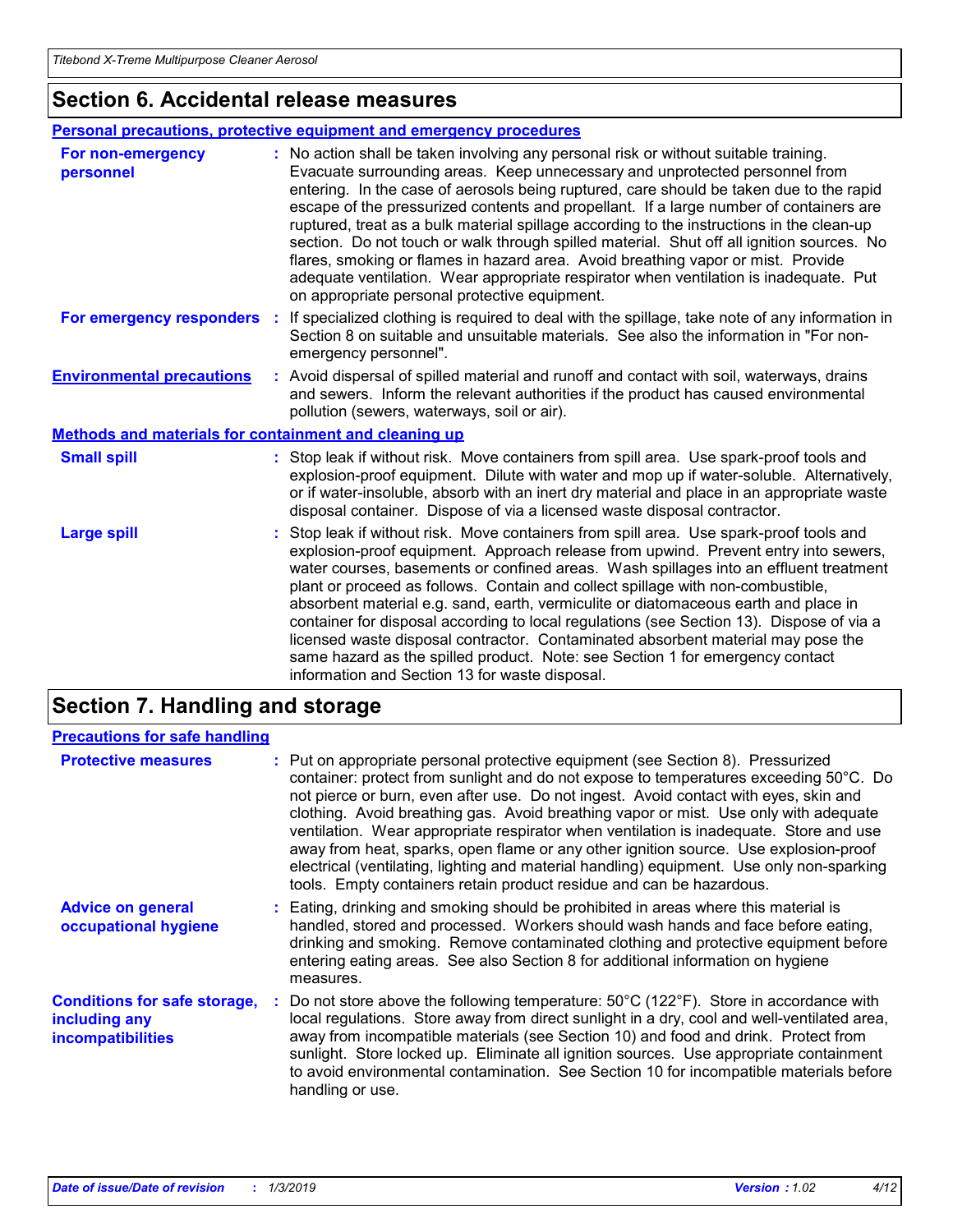# **Section 8. Exposure controls/personal protection**

## **Control parameters**

## **Occupational exposure limits**

| <b>Ingredient name</b>                           |  | <b>Exposure limits</b>                                                                                                                                                                                                                                                                                                                                                                                                                                                                                                                                                                                                 |  |  |
|--------------------------------------------------|--|------------------------------------------------------------------------------------------------------------------------------------------------------------------------------------------------------------------------------------------------------------------------------------------------------------------------------------------------------------------------------------------------------------------------------------------------------------------------------------------------------------------------------------------------------------------------------------------------------------------------|--|--|
| acetone                                          |  | ACGIH TLV (United States, 3/2020).<br>TWA: 250 ppm 8 hours.<br>STEL: 500 ppm 15 minutes.<br>OSHA PEL 1989 (United States, 3/1989).<br>TWA: 750 ppm 8 hours.<br>TWA: 1800 mg/m <sup>3</sup> 8 hours.<br>STEL: 1000 ppm 15 minutes.<br>STEL: 2400 mg/m <sup>3</sup> 15 minutes.<br>NIOSH REL (United States, 10/2016).<br>TWA: 250 ppm 10 hours.<br>TWA: 590 mg/m <sup>3</sup> 10 hours.<br>OSHA PEL (United States, 5/2018).<br>TWA: 1000 ppm 8 hours.<br>TWA: 2400 mg/m <sup>3</sup> 8 hours.                                                                                                                          |  |  |
| <b>Appropriate engineering</b><br>controls       |  | : Use only with adequate ventilation. Use process enclosures, local exhaust ventilation or<br>other engineering controls to keep worker exposure to airborne contaminants below any<br>recommended or statutory limits. The engineering controls also need to keep gas,<br>vapor or dust concentrations below any lower explosive limits. Use explosion-proof<br>ventilation equipment.                                                                                                                                                                                                                                |  |  |
| <b>Environmental exposure</b><br><b>controls</b> |  | : Emissions from ventilation or work process equipment should be checked to ensure<br>they comply with the requirements of environmental protection legislation. In some<br>cases, fume scrubbers, filters or engineering modifications to the process equipment<br>will be necessary to reduce emissions to acceptable levels.                                                                                                                                                                                                                                                                                        |  |  |
| <b>Individual protection measures</b>            |  |                                                                                                                                                                                                                                                                                                                                                                                                                                                                                                                                                                                                                        |  |  |
| <b>Hygiene measures</b>                          |  | : Wash hands, forearms and face thoroughly after handling chemical products, before<br>eating, smoking and using the lavatory and at the end of the working period.<br>Appropriate techniques should be used to remove potentially contaminated clothing.<br>Wash contaminated clothing before reusing. Ensure that eyewash stations and safety<br>showers are close to the workstation location.                                                                                                                                                                                                                      |  |  |
| <b>Eye/face protection</b>                       |  | : Safety eyewear complying with an approved standard should be used when a risk<br>assessment indicates this is necessary to avoid exposure to liquid splashes, mists,<br>gases or dusts. If contact is possible, the following protection should be worn, unless<br>the assessment indicates a higher degree of protection: chemical splash goggles.                                                                                                                                                                                                                                                                  |  |  |
| <b>Skin protection</b>                           |  |                                                                                                                                                                                                                                                                                                                                                                                                                                                                                                                                                                                                                        |  |  |
| <b>Hand protection</b>                           |  | : Chemical-resistant, impervious gloves complying with an approved standard should be<br>worn at all times when handling chemical products if a risk assessment indicates this is<br>necessary. Considering the parameters specified by the glove manufacturer, check<br>during use that the gloves are still retaining their protective properties. It should be<br>noted that the time to breakthrough for any glove material may be different for different<br>glove manufacturers. In the case of mixtures, consisting of several substances, the<br>protection time of the gloves cannot be accurately estimated. |  |  |
| <b>Body protection</b>                           |  | : Personal protective equipment for the body should be selected based on the task being<br>performed and the risks involved and should be approved by a specialist before<br>handling this product. When there is a risk of ignition from static electricity, wear anti-<br>static protective clothing. For the greatest protection from static discharges, clothing<br>should include anti-static overalls, boots and gloves.                                                                                                                                                                                         |  |  |
| <b>Other skin protection</b>                     |  | : Appropriate footwear and any additional skin protection measures should be selected<br>based on the task being performed and the risks involved and should be approved by a<br>specialist before handling this product.                                                                                                                                                                                                                                                                                                                                                                                              |  |  |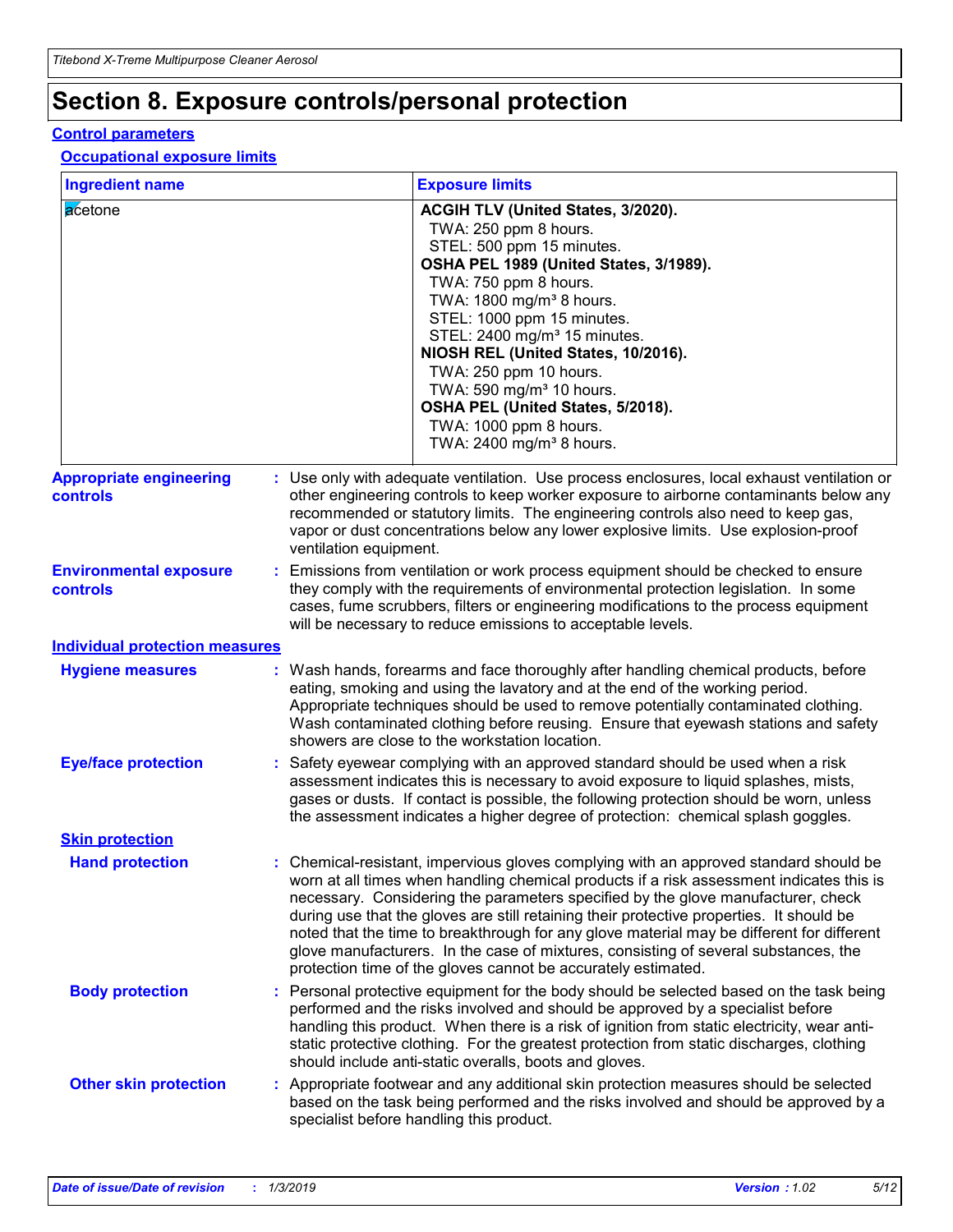# **Section 8. Exposure controls/personal protection**

| <b>Respiratory protection</b> |  |  |
|-------------------------------|--|--|
|                               |  |  |

**Respiratory protection :** Based on the hazard and potential for exposure, select a respirator that meets the appropriate standard or certification. Respirators must be used according to a respiratory protection program to ensure proper fitting, training, and other important aspects of use.

# **Section 9. Physical and chemical properties**

| <b>Appearance</b>                                 |                                                                                                                                                                                                                                                       |
|---------------------------------------------------|-------------------------------------------------------------------------------------------------------------------------------------------------------------------------------------------------------------------------------------------------------|
| <b>Physical state</b>                             | : Liquid. [Aerosol.]                                                                                                                                                                                                                                  |
| <b>Color</b>                                      | : Colorless.                                                                                                                                                                                                                                          |
| <b>Odor</b>                                       | : Solvent(s)                                                                                                                                                                                                                                          |
| <b>Odor threshold</b>                             | : Not available.                                                                                                                                                                                                                                      |
| рH                                                | : 7                                                                                                                                                                                                                                                   |
| <b>Melting point</b>                              | : Not available.                                                                                                                                                                                                                                      |
| <b>Boiling point</b>                              | 56°C (132.8°F)                                                                                                                                                                                                                                        |
| <b>Flash point</b>                                | : Closed cup: $-18^{\circ}$ C ( $-0.4^{\circ}$ F)                                                                                                                                                                                                     |
| <b>Evaporation rate</b>                           | $: 5.6$ (butyl acetate = 1)                                                                                                                                                                                                                           |
| <b>Flammability (solid, gas)</b>                  | : Extremely flammable in the presence of the following materials or conditions: open<br>flames, sparks and static discharge and heat.<br>Highly flammable in the presence of the following materials or conditions: shocks and<br>mechanical impacts. |
| Lower and upper explosive<br>(flammable) limits   | : Lower: 2.5%<br>Upper: 12.8%                                                                                                                                                                                                                         |
| <b>VOC (less water, less</b><br>exempt solvents)  | $: 0$ g/l                                                                                                                                                                                                                                             |
|                                                   | Not available.                                                                                                                                                                                                                                        |
| <b>Vapor pressure</b>                             | : 30.8 kPa (231 mm Hg) [room temperature]                                                                                                                                                                                                             |
| <b>Vapor density</b>                              | : $2 \text{ [Air = 1]}$                                                                                                                                                                                                                               |
| <b>Relative density</b>                           | : 0.81                                                                                                                                                                                                                                                |
| <b>Solubility</b>                                 | : Soluble in the following materials: cold water and hot water.                                                                                                                                                                                       |
| <b>Solubility in water</b>                        | : Not available.                                                                                                                                                                                                                                      |
| <b>Partition coefficient: n-</b><br>octanol/water | : Not available.                                                                                                                                                                                                                                      |
| <b>Auto-ignition temperature</b>                  | : $540^{\circ}$ C (1004 $^{\circ}$ F)                                                                                                                                                                                                                 |
| <b>Decomposition temperature</b>                  | : Not available.                                                                                                                                                                                                                                      |
| <b>Viscosity</b>                                  | : Dynamic (room temperature): 0.33 mPa·s (0.33 cP)                                                                                                                                                                                                    |
| <b>Aerosol product</b>                            |                                                                                                                                                                                                                                                       |
| <b>Type of aerosol</b>                            | : Spray                                                                                                                                                                                                                                               |
| <b>Heat of combustion</b>                         | : 27.07 kJ/g                                                                                                                                                                                                                                          |

# **Section 10. Stability and reactivity**

| <b>Reactivity</b>                            | : No specific test data related to reactivity available for this product or its ingredients.              |
|----------------------------------------------|-----------------------------------------------------------------------------------------------------------|
| <b>Chemical stability</b>                    | : The product is stable.                                                                                  |
| <b>Possibility of hazardous</b><br>reactions | : Under normal conditions of storage and use, hazardous reactions will not occur.                         |
| <b>Conditions to avoid</b>                   | : Avoid all possible sources of ignition (spark or flame).                                                |
| <b>Incompatible materials</b>                | : No specific data.                                                                                       |
| <b>Hazardous decomposition</b><br>products   | : Under normal conditions of storage and use, hazardous decomposition products should<br>not be produced. |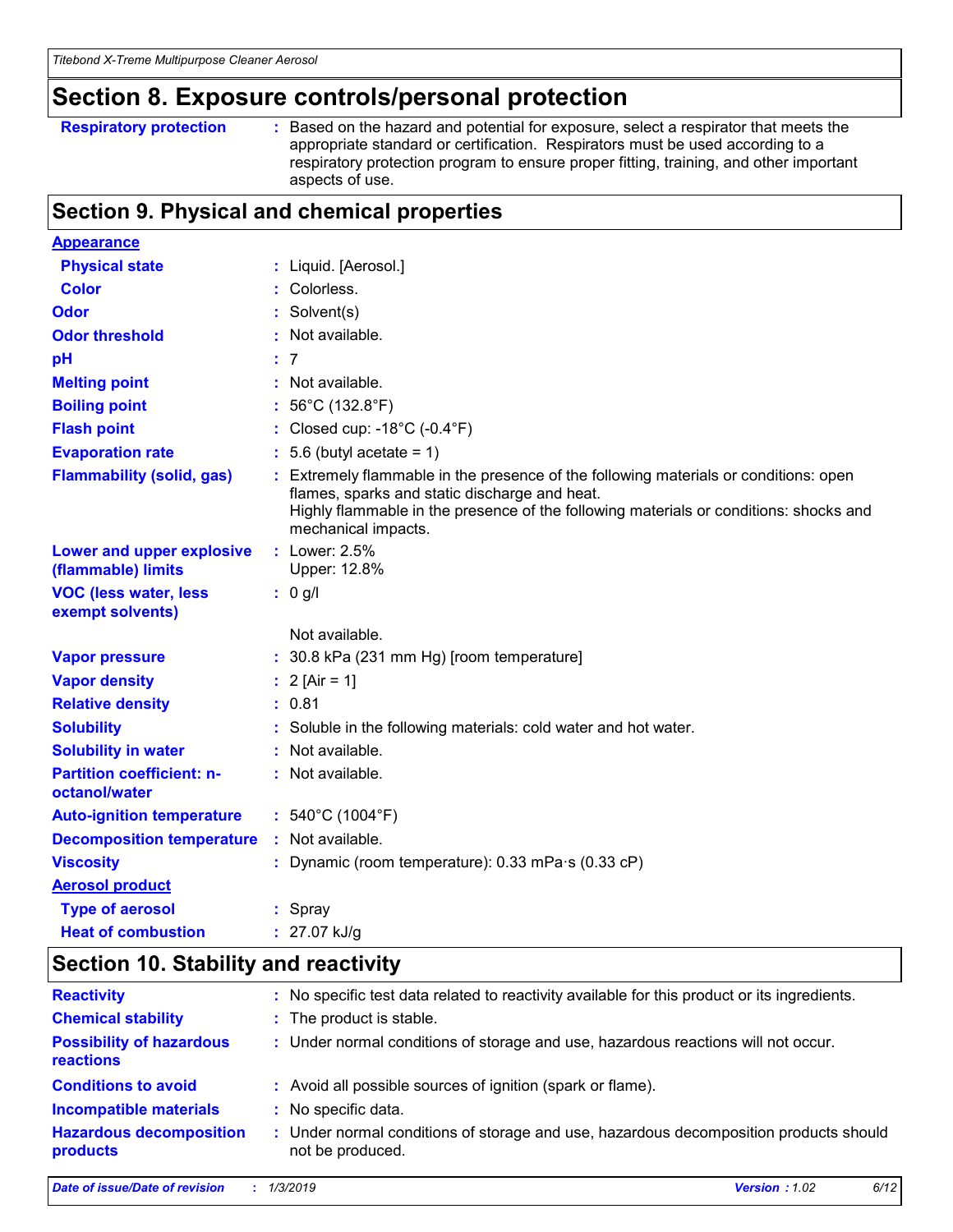# **Section 11. Toxicological information**

## **Information on toxicological effects**

## **Acute toxicity**

| <b>Product/ingredient name</b> | Result    | <b>Species</b> | <b>Dose</b> | <b>Exposure</b> |
|--------------------------------|-----------|----------------|-------------|-----------------|
| <b>a</b> cetone                | LD50 Oral | Rat            | 5800 mg/kg  |                 |

## **Irritation/Corrosion**

| <b>Product/ingredient name</b> | <b>Result</b>            | <b>Species</b> | <b>Score</b> | <b>Exposure</b> | <b>Observation</b>       |
|--------------------------------|--------------------------|----------------|--------------|-----------------|--------------------------|
| acetone                        | Eyes - Mild irritant     | Human          |              | 186300 ppm      | $\overline{\phantom{0}}$ |
|                                | Eyes - Mild irritant     | Rabbit         |              | 10 uL           |                          |
|                                | Eyes - Moderate irritant | Rabbit         |              | 24 hours 20     | $\overline{\phantom{0}}$ |
|                                |                          |                |              | mg              |                          |
|                                | Eyes - Severe irritant   | Rabbit         |              | $20 \text{ mg}$ |                          |
|                                | Skin - Mild irritant     | Rabbit         |              | 24 hours 500    |                          |
|                                |                          |                |              | mg              |                          |
|                                | Skin - Mild irritant     | Rabbit         |              | 395 mg          | $\overline{\phantom{0}}$ |

# **Sensitization**

Not available.

# **Mutagenicity**

Not available.

#### **Carcinogenicity**

Not available.

### **Reproductive toxicity**

Not available.

# **Teratogenicity**

Not available.

#### **Specific target organ toxicity (single exposure)**

| <b>Name</b>                                          | <b>Category</b> | <b>Route of</b><br>exposure | <b>Target organs</b> |
|------------------------------------------------------|-----------------|-----------------------------|----------------------|
| <b>Mitebond X-Treme Multipurpose Cleaner Aerosol</b> | Category 3      |                             | l Narcotic effects   |
| acetone                                              | Category 3      |                             | l Narcotic effects   |

**Specific target organ toxicity (repeated exposure)**

Not available.

### **Aspiration hazard**

Not available.

**Information on the likely routes of exposure :** Not available.

## **Potential acute health effects**

| <b>Eye contact</b>                                                           | : Causes serious eye irritation.                                                           |  |  |  |
|------------------------------------------------------------------------------|--------------------------------------------------------------------------------------------|--|--|--|
| <b>Inhalation</b>                                                            | : Can cause central nervous system (CNS) depression. May cause drowsiness or<br>dizziness. |  |  |  |
| <b>Skin contact</b>                                                          | : No known significant effects or critical hazards.                                        |  |  |  |
| <b>Ingestion</b>                                                             | : Can cause central nervous system (CNS) depression.                                       |  |  |  |
| Symptoms related to the physical, chemical and toxicological characteristics |                                                                                            |  |  |  |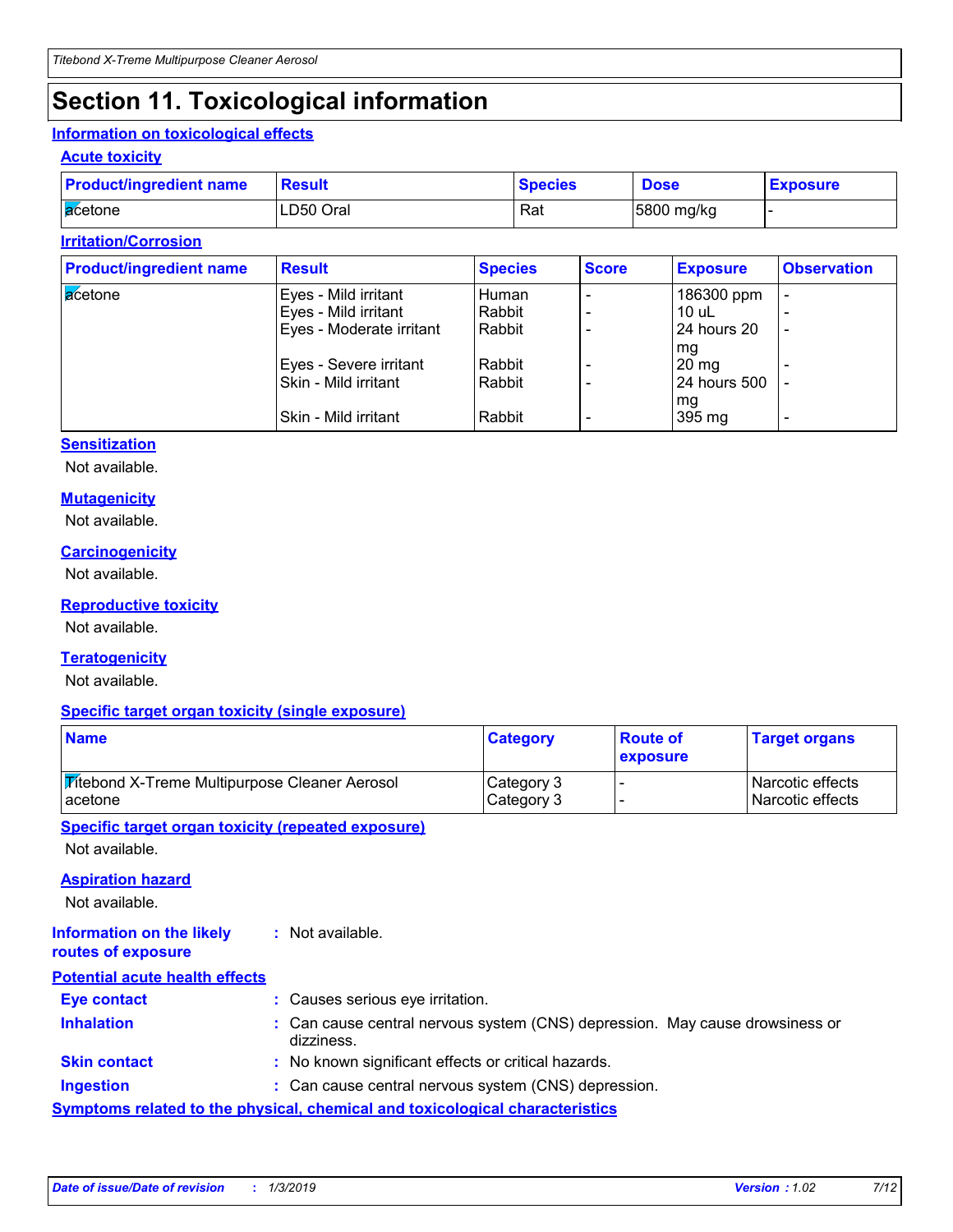# **Section 11. Toxicological information**

| <b>Eye contact</b>                      | Adverse symptoms may include the following:<br>pain or irritation<br>watering<br>redness                                                                                                  |  |
|-----------------------------------------|-------------------------------------------------------------------------------------------------------------------------------------------------------------------------------------------|--|
| <b>Inhalation</b>                       | : Adverse symptoms may include the following:<br>respiratory tract irritation<br>coughing<br>nausea or vomiting<br>headache<br>drowsiness/fatigue<br>dizziness/vertigo<br>unconsciousness |  |
| <b>Skin contact</b>                     | : No specific data.                                                                                                                                                                       |  |
| <b>Ingestion</b>                        | : No specific data.                                                                                                                                                                       |  |
|                                         | Delayed and immediate effects and also chronic effects from short and long term exposure                                                                                                  |  |
| <b>Short term exposure</b>              |                                                                                                                                                                                           |  |
| <b>Potential immediate</b><br>effects   | : Not available.                                                                                                                                                                          |  |
| <b>Potential delayed effects</b>        | : Not available.                                                                                                                                                                          |  |
| <b>Long term exposure</b>               |                                                                                                                                                                                           |  |
| <b>Potential immediate</b><br>effects   | : Not available.                                                                                                                                                                          |  |
| <b>Potential delayed effects</b>        | $:$ Not available.                                                                                                                                                                        |  |
| <b>Potential chronic health effects</b> |                                                                                                                                                                                           |  |
| Not available.                          |                                                                                                                                                                                           |  |
| <b>General</b>                          | : No known significant effects or critical hazards.                                                                                                                                       |  |
| <b>Carcinogenicity</b>                  | No known significant effects or critical hazards.                                                                                                                                         |  |
| <b>Mutagenicity</b>                     | No known significant effects or critical hazards.                                                                                                                                         |  |
| <b>Teratogenicity</b>                   | No known significant effects or critical hazards.                                                                                                                                         |  |
| <b>Developmental effects</b>            | : No known significant effects or critical hazards.                                                                                                                                       |  |
| <b>Fertility effects</b>                | : No known significant effects or critical hazards.                                                                                                                                       |  |
| <b>Numerical measures of toxicity</b>   |                                                                                                                                                                                           |  |
| <b>Acute toxicity estimates</b>         |                                                                                                                                                                                           |  |
| Not available.                          |                                                                                                                                                                                           |  |

# **Section 12. Ecological information**

# **Toxicity**

| <b>Product/ingredient name</b> | <b>Result</b>                        | <b>Species</b>                             | <b>Exposure</b> |
|--------------------------------|--------------------------------------|--------------------------------------------|-----------------|
| acetone                        | Acute EC50 20.565 mg/l Marine water  | Algae - Ulva pertusa                       | 96 hours        |
|                                | Acute LC50 4.42589 ml/L Marine water | Crustaceans - Acartia tonsa -<br>Copepodid | 48 hours        |
|                                | Acute LC50 10000 µg/l Fresh water    | Daphnia - Daphnia magna                    | 48 hours        |
|                                | Acute LC50 5600 ppm Fresh water      | Fish - Poecilia reticulata                 | 96 hours        |
|                                | Chronic NOEC 4.95 mg/l Marine water  | Algae - Ulva pertusa                       | 96 hours        |
|                                | Chronic NOEC 0.016 ml/L Fresh water  | Crustaceans - Daphniidae                   | 21 days         |
|                                | Chronic NOEC 0.1 ml/L Fresh water    | Daphnia - Daphnia magna -<br>Neonate       | 21 days         |
|                                | Chronic NOEC 5 µg/l Marine water     | Fish - Gasterosteus aculeatus -<br>Larvae  | 42 days         |

# **Persistence and degradability**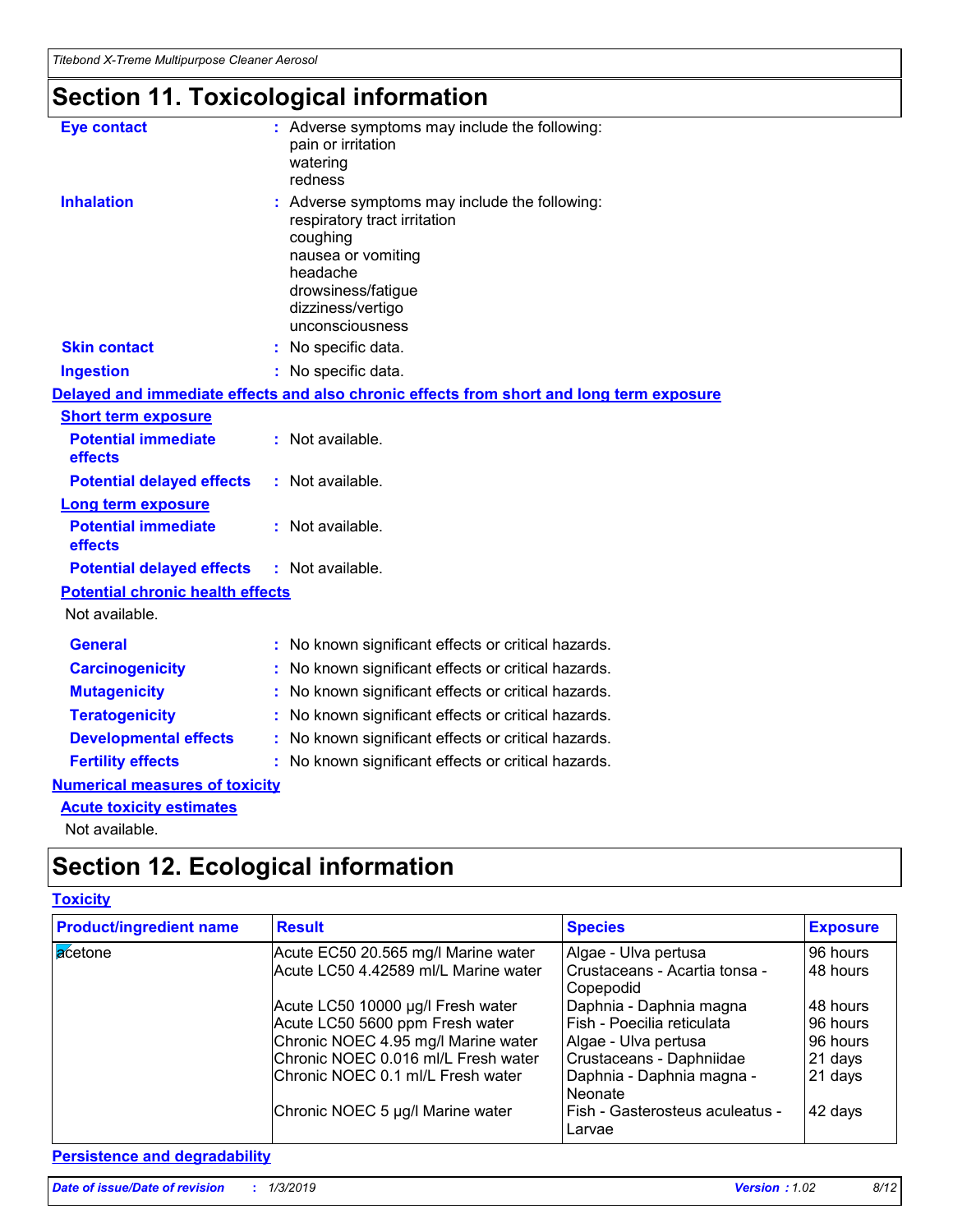# **Section 12. Ecological information**

### Not available.

# **Bioaccumulative potential**

| <b>Product/ingredient name</b>                          | $LogP_{ow}$                                         | <b>BCF</b> | <b>Potential</b> |
|---------------------------------------------------------|-----------------------------------------------------|------------|------------------|
| acetone                                                 | $-0.23$                                             | Ι3         | low              |
| <b>Mobility in soil</b>                                 |                                                     |            |                  |
| <b>Soil/water partition</b><br><b>coefficient (Koc)</b> | $:$ Not available.                                  |            |                  |
| <b>Other adverse effects</b>                            | : No known significant effects or critical hazards. |            |                  |

# **Section 13. Disposal considerations**

- **Disposal methods :**
- The generation of waste should be avoided or minimized wherever possible. Disposal of this product, solutions and any by-products should at all times comply with the requirements of environmental protection and waste disposal legislation and any regional local authority requirements. Dispose of surplus and non-recyclable products via a licensed waste disposal contractor. Waste should not be disposed of untreated to the sewer unless fully compliant with the requirements of all authorities with jurisdiction. Waste packaging should be recycled. Incineration or landfill should only be considered when recycling is not feasible. This material and its container must be disposed of in a safe way. Empty containers or liners may retain some product residues. Do not puncture or incinerate container.

## **United States - RCRA Toxic hazardous waste "U" List**

| Ingredient                           | CAS#        | <b>Status</b> | Reference<br>number |
|--------------------------------------|-------------|---------------|---------------------|
| <b>K</b> cetone (I); 2-Propanone (I) | $ 67-64-1 $ | Listed        | U002                |

# **Section 14. Transport information**

|                                      | <b>DOT</b><br><b>Classification</b> | <b>TDG</b><br><b>Classification</b> | <b>Mexico</b><br><b>Classification</b> | <b>ADR/RID</b>         | <b>IMDG</b>            | <b>IATA</b>              |
|--------------------------------------|-------------------------------------|-------------------------------------|----------------------------------------|------------------------|------------------------|--------------------------|
| <b>UN number</b>                     | <b>UN1950</b>                       | UN1950                              | <b>UN1950</b>                          | <b>UN1950</b>          | <b>UN1950</b>          | <b>UN1950</b>            |
| <b>UN proper</b><br>shipping name    | AEROSOLS,<br><b>flammable</b>       | AEROSOLS,<br>flammable              | AEROSOLS,<br>flammable                 | AEROSOLS,<br>flammable | AEROSOLS,<br>flammable | AEROSOLS,<br>l flammable |
| <b>Transport</b><br>hazard class(es) | 2.1                                 | 2.1                                 | 2.1                                    | 2                      | 2.1                    | 2.1<br>۹                 |
| <b>Packing group</b>                 |                                     |                                     |                                        |                        |                        |                          |
| Environmental<br>hazards             | No.                                 | No.                                 | No.                                    | No.                    | No.                    | No.                      |

**Additional information**

| <b>DOT Classification</b> | : Reportable quantity 5263.2 lbs / 2389.5 kg [779.3 gal / 2950 L]. Package sizes<br>shipped in quantities less than the product reportable quantity are not subject to the RQ<br>(reportable quantity) transportation requirements.<br><b>Remarks</b> Limited quantity |
|---------------------------|------------------------------------------------------------------------------------------------------------------------------------------------------------------------------------------------------------------------------------------------------------------------|
| <b>TDG Classification</b> | : Product classified as per the following sections of the Transportation of Dangerous<br>Goods Regulations: 2.13-2.17 (Class 2).<br><b>Remarks</b> Limited quantity                                                                                                    |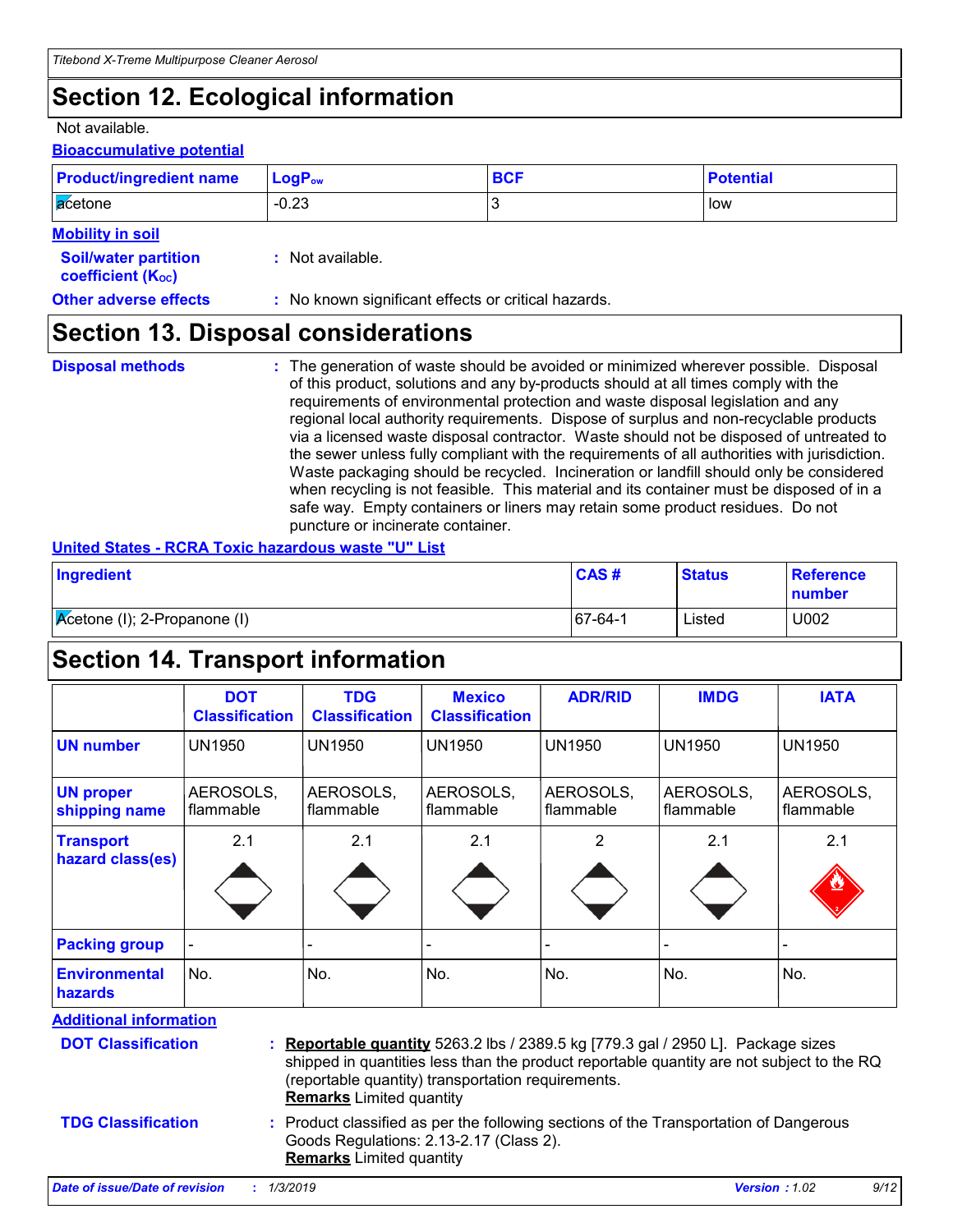# **Section 14. Transport information**

| <b>Mexico Classification</b> | : Remarks Limited quantity      |
|------------------------------|---------------------------------|
| <b>ADR/RID</b>               | $:$ Tunnel code $(D)$           |
|                              | <b>Remarks</b> Limited quantity |
| <b>IMDG</b>                  | : Remarks Limited quantity      |

# **Section 15. Regulatory information**

# **U.S. Federal regulations**

### **SARA 302/304**

# **Composition/information on ingredients**

No products were found.

**SARA 311/312**

**SARA 304 RQ :** Not applicable.

## **Classification :** FLAMMABLE AEROSOLS - Category 1 GASES UNDER PRESSURE - Compressed gas EYE IRRITATION - Category 2A SPECIFIC TARGET ORGAN TOXICITY (SINGLE EXPOSURE) (Narcotic effects) - Category 3

## **Composition/information on ingredients**

| <b>Name</b>         | $\frac{9}{6}$ | <b>Classification</b>                                                                                                                                               |
|---------------------|---------------|---------------------------------------------------------------------------------------------------------------------------------------------------------------------|
| <b>a</b> cetone     | ≥90           | <b>FLAMMABLE LIQUIDS - Category 2</b><br><b>EYE IRRITATION - Category 2A</b><br>SPECIFIC TARGET ORGAN TOXICITY (SINGLE EXPOSURE)<br>(Narcotic effects) - Category 3 |
| Carbon dioxide, gas | $≤10$         | <b>GASES UNDER PRESSURE - Compressed gas</b>                                                                                                                        |

#### **SARA 313**

|                                           | <b>Product name</b> | <b>CAS number</b> |      |
|-------------------------------------------|---------------------|-------------------|------|
| <b>Form R - Reporting</b><br>requirements | lacetone            | 67-64-1           | l≥90 |

SARA 313 notifications must not be detached from the SDS and any copying and redistribution of the SDS shall include copying and redistribution of the notice attached to copies of the SDS subsequently redistributed.

| <b>State regulations</b>   |                                                                                                          |
|----------------------------|----------------------------------------------------------------------------------------------------------|
| <b>Massachusetts</b>       | : The following components are listed: ACETONE; CARBON DIOXIDE                                           |
| <b>New York</b>            | : The following components are listed: Acetone; 2-Propanone                                              |
| <b>New Jersey</b>          | : The following components are listed: ACETONE; 2-PROPANONE; CARBON DIOXIDE;<br><b>CARBONIC ACID GAS</b> |
| <b>Pennsylvania</b>        | : The following components are listed: 2-PROPANONE; CARBON DIOXIDE                                       |
| <b>California Prop. 65</b> |                                                                                                          |
|                            | This product does not require a Safe Harbor warning under California Prop. 65.                           |

## **International regulations**

# **Chemical Weapon Convention List Schedules I, II & III Chemicals**

Not listed.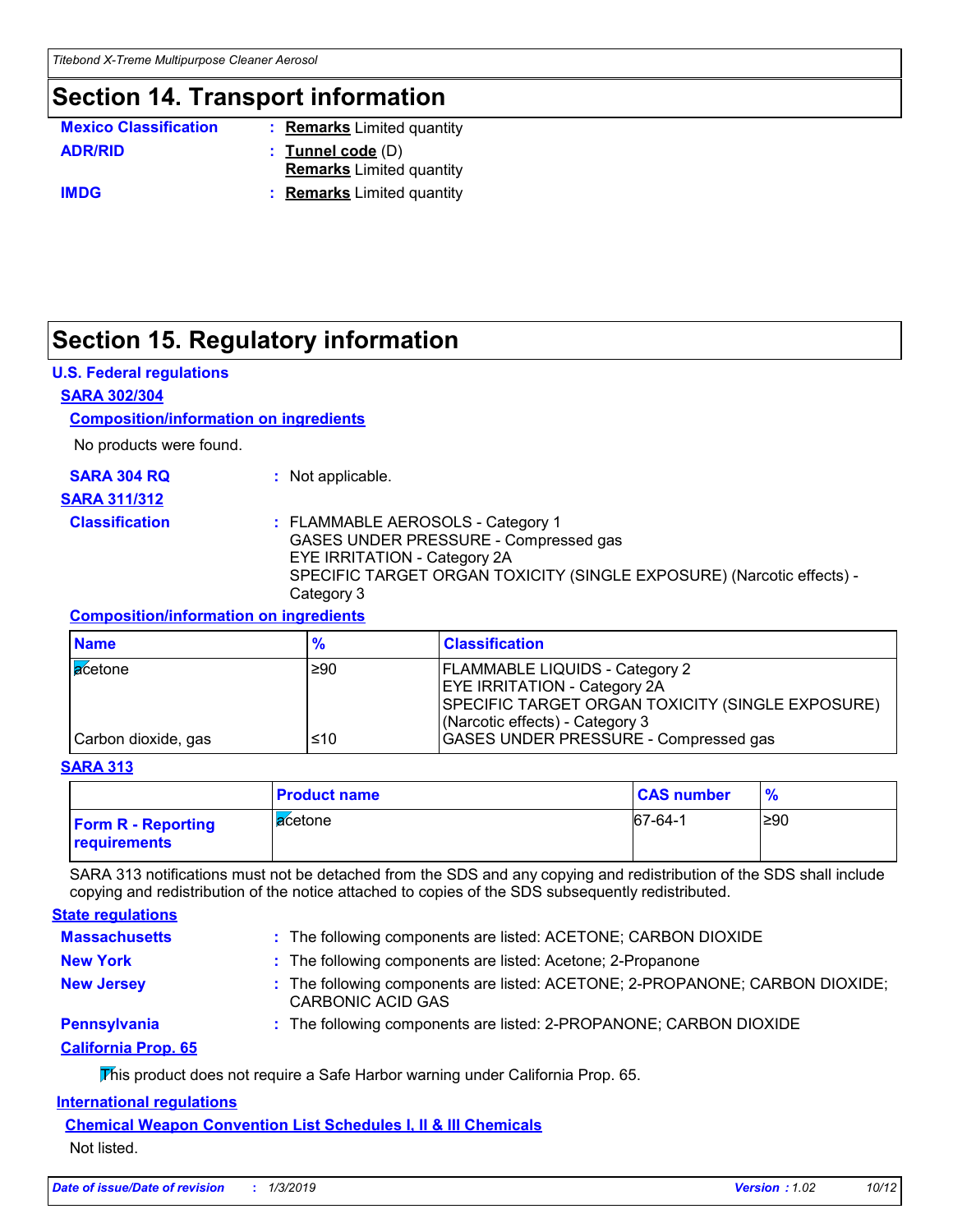# **Section 15. Regulatory information**

### **Montreal Protocol**

Not listed.

# **Stockholm Convention on Persistent Organic Pollutants**

Not listed.

# **UNECE Aarhus Protocol on POPs and Heavy Metals**

Not listed.

# **Inventory list**

**China :** All components are listed or exempted.

**United States TSCA 8(b) inventory**

**:** All components are active or exempted.

# **Section 16. Other information**

# **Hazardous Material Information System (U.S.A.)**



**Caution: HMIS® ratings are based on a 0-4 rating scale, with 0 representing minimal hazards or risks, and 4 representing significant hazards or risks. Although HMIS® ratings and the associated label are not required on SDSs or products leaving a facility under 29 CFR 1910.1200, the preparer may choose to provide them. HMIS® ratings are to be used with a fully implemented HMIS® program. HMIS® is a registered trademark and service mark of the American Coatings Association, Inc.**

**The customer is responsible for determining the PPE code for this material. For more information on HMIS® Personal Protective Equipment (PPE) codes, consult the HMIS® Implementation Manual.**

**National Fire Protection Association (U.S.A.)**



**Reprinted with permission from NFPA 704-2001, Identification of the Hazards of Materials for Emergency Response Copyright ©1997, National Fire Protection Association, Quincy, MA 02269. This reprinted material is not the complete and official position of the National Fire Protection Association, on the referenced subject which is represented only by the standard in its entirety.**

**Copyright ©2001, National Fire Protection Association, Quincy, MA 02269. This warning system is intended to be interpreted and applied only by properly trained individuals to identify fire, health and reactivity hazards of chemicals. The user is referred to certain limited number of chemicals with recommended classifications in NFPA 49 and NFPA 325, which would be used as a guideline only. Whether the chemicals are classified by NFPA or not, anyone using the 704 systems to classify chemicals does so at their own risk.**

#### **Procedure used to derive the classification**

| <b>Classification</b>                                                                                                                                                                                                | <b>Justification</b>                                                     |
|----------------------------------------------------------------------------------------------------------------------------------------------------------------------------------------------------------------------|--------------------------------------------------------------------------|
| <b>FLAMMABLE AEROSOLS - Category 1</b><br><b>GASES UNDER PRESSURE - Compressed gas</b><br><b>EYE IRRITATION - Category 2A</b><br>SPECIFIC TARGET ORGAN TOXICITY (SINGLE EXPOSURE) (Narcotic effects) -<br>Category 3 | Expert judgment<br>Expert judgment<br>Expert judgment<br>Expert judgment |

#### **History**